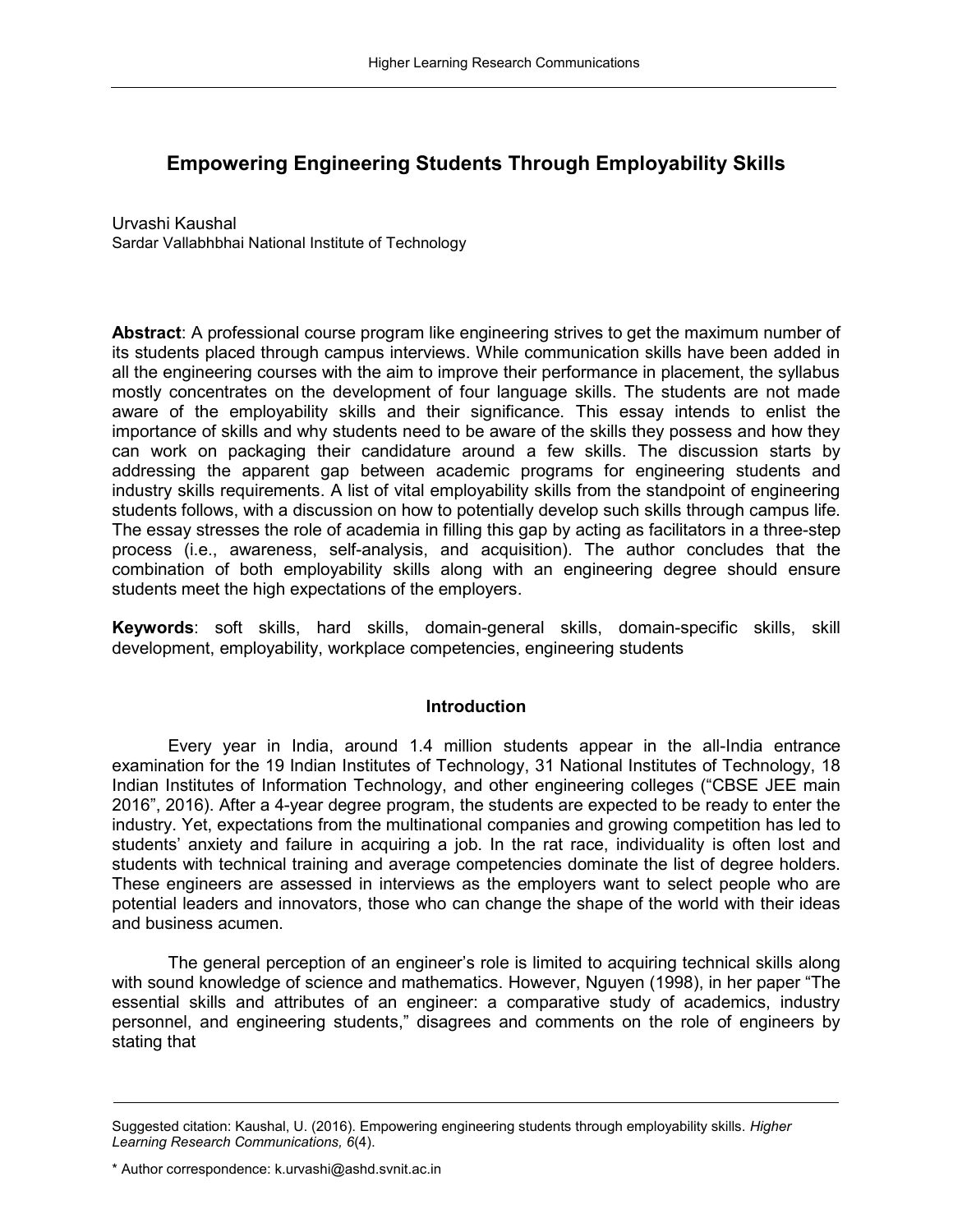The dynamic world in which engineers operate presents them with new demands and provides new challenges in the diverse, profound and incessant changes which confront mankind as it heads towards the 21st Century. . . . Engineers are involved in the implementation, application, operation, design, development and management of projects and processes, although the type of work that engineers do will vary depending on the chosen field of study. (pp. 65-66)

Hence, the workplaces have changed and most engineers work in a multidisciplinary environment. Careers that begin at a specialized technical level broaden with the rise in hierarchy. As engineers move up the hierarchy, their duty undergoes a paradigm shift from technical to management oriented. They must acquire an understanding of all aspects of the industry in order to manage efficiently. In a multidiscipline environment, along with their specialization, they must learn and administer various technical and nontechnical jobs. Intrinsically, the role of the engineer and the expectations from the industry have broadened and, in order to meet the demands of engineering training and education, need to be revised. There is a dire need to instil in the aspiring engineers a broad range of skills along with the regular technical skills.

## **Understanding the Academia–Industry Gap**

Industry expectations most often do not match with the curriculum, where 70% theory and 30% practical is the norm (e.g., Radermacher & Walia, 2014; Tulsi & Poonia, 2015). Many newspapers in India have repeatedly highlighted the limitations of engineering graduates. On July 15, 2014, the *Times of India* published an article with the heading, "Only 18% engineering grads are employable, says survey." Based on the survey, the article argued the incompetence of the engineering graduates by stating:

Less than one out of four engineering graduates are employable, a survey has found. The third edition of the National Employability Report, Engineering Graduates - 2014, released by a private employability solutions company, revealed that though 18.33% of the engineers are employable, 18.09% actually get a job. Of the 1.2 lakh candidates surveyed across multiple states, 91.82% lack programming and algorithm skills, 71.23% lack soft and cognitive skills, 60% lack domain skills, 73.63% lack English speaking and comprehension skills and 57.96% have poor analytical and quantitative skills. ("Only 18% engineering grads," 2014, para 1-2)

Several studies stress the same thought that the engineering graduates, even from the premier institutions, are unable to meet industry expectations (e.g., Lakshminarayanan, Kumar, & Ramanakumar, 2014; Llorens, Llinàs‐Audet, Ras, & Chiaramonte, 2013; Radermacher & Walia, 2014). The industry expects students to be competent in the latest trends, but academia is often slow and emphasizes the basics of the subjects, which are often outdated. In an article published in *Business Today* (Singh, 2016), Varun Agarwal, chief technology officer and cofounder of the employability evaluation company Aspiring Minds, clearly remarked, "Colleges need to plug the gap in the first or second year. Foundational skills like English, logical ability, should be taught to students in first or second semester by doing bridge courses" (para 9). Unfortunately, very little attention is paid to the understanding and development of these skills (often called employability skills), which are often overshadowed by the degree or qualification. Until the last couple of years, employability skills have remained an obscure reason for a person's success. But, it has been gradually acknowledged that neither qualification nor merit guarantees success in any career; yet, skills that can be the panacea for a successful career are often ignored.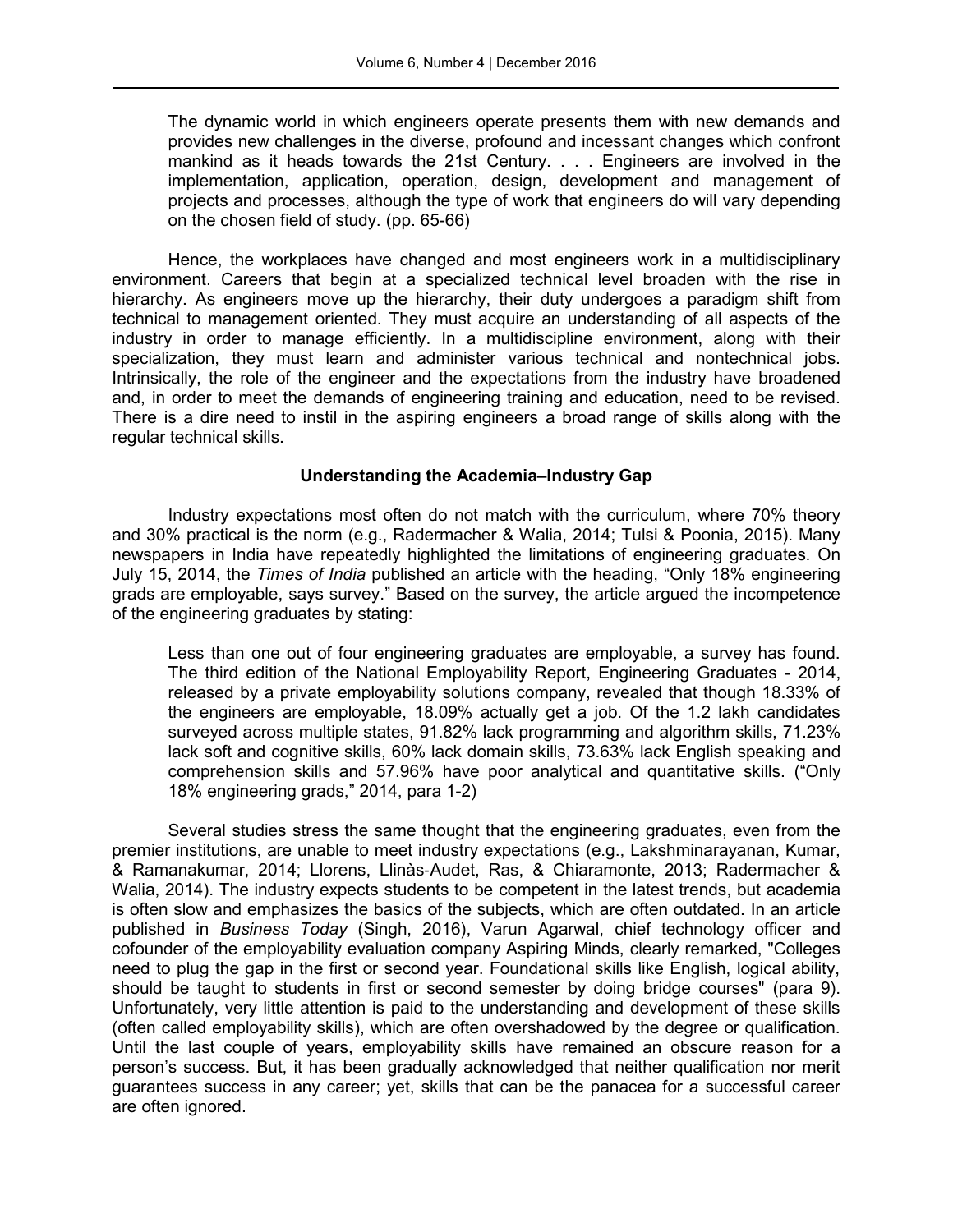This gap between the academic curriculum and industry needs may be bridged by modifying the curriculum and preparing students to match the expectations. While developing technical and hard skills, there is also a need to give importance to soft skills. Engineers and people associated with engineering education in India must concentrate on these essential soft skills as engineers will be working in a team, reporting to someone else, writing reports, dealing with work pressures, giving presentations, and so forth. As skills demand more attention in the curriculum and therefore in the students' goal setting, let us etymologically analyse skills in a comprehensive manner.

#### **Decoding Skills and Their Significance**

Skills can be defined as the expertise or talent to do a job or task or the ability to do something well. Businessdictionary.com (n.d.) defines skills as "an ability or capacity acquired through deliberate, systematic and sustained effort to smoothly and adaptively carry out complex activities or job function involving ideas (cognitive skills), things (technical skills) and or people (interpersonal skills)." According to the *Cambridge Dictionary* (n.d.), a skill is "an ability to do an activity or job well, especially because you have practised it."

As can be understood, the literal meaning or the meaning in a business context clearly indicates that skills are an ability that is acquired and not inherent. Hence, a person can acquire skills that interest him or her, and college education can easily be the training ground to inculcate some skills in the students. For better understanding, skills are sometimes divided into domain-general skills and domain-specific skills (Tricot & Sweller, 2014). Domain-general skills are those that are helpful in all the jobs (Greiff et al., 2014). They are commonly called soft skills, whereas domain-specific skills are those that are required for specific jobs and are also called hard skills (Laker & Powell, 2011).

Recent studies show that employers look forward to fresh engineers who have sound knowledge of hard skills and are also adept in a few soft, or domain-general, skills (Markes, 2011). Employee expectations do not end with technical skills as in a multidiscipline environment; the role and responsibility of the engineer will keep changing and evolving. Considering the growing expectations and requirements, students can be made aware of the importance of domain skills before they face campus interviews. A specific set of skills, if acquired, will help the students fulfil the expectations. As Hansen and Hansen (n.d.) opined in their article, "What do employers really want? Top skills and values employers seek from jobseekers," beyond these job-specific technical skills

certain skills are nearly universally sought by hiring managers. . . . The good news is that most jobseekers possess these skills to some extent. The better news is that jobseekers with weaknesses in these areas can improve their skills through training, professional development, or obtaining coaching/mentoring from someone who understands these skills. (para. 2-3)

Skills developed by enhancing attributes could make a person the best choice for a certain post. If a student hones some attributes and acquires some skills along with his degree, he will have what the employers want. To understand the skills required in engineers, let us enlist some skills and understand what they mean.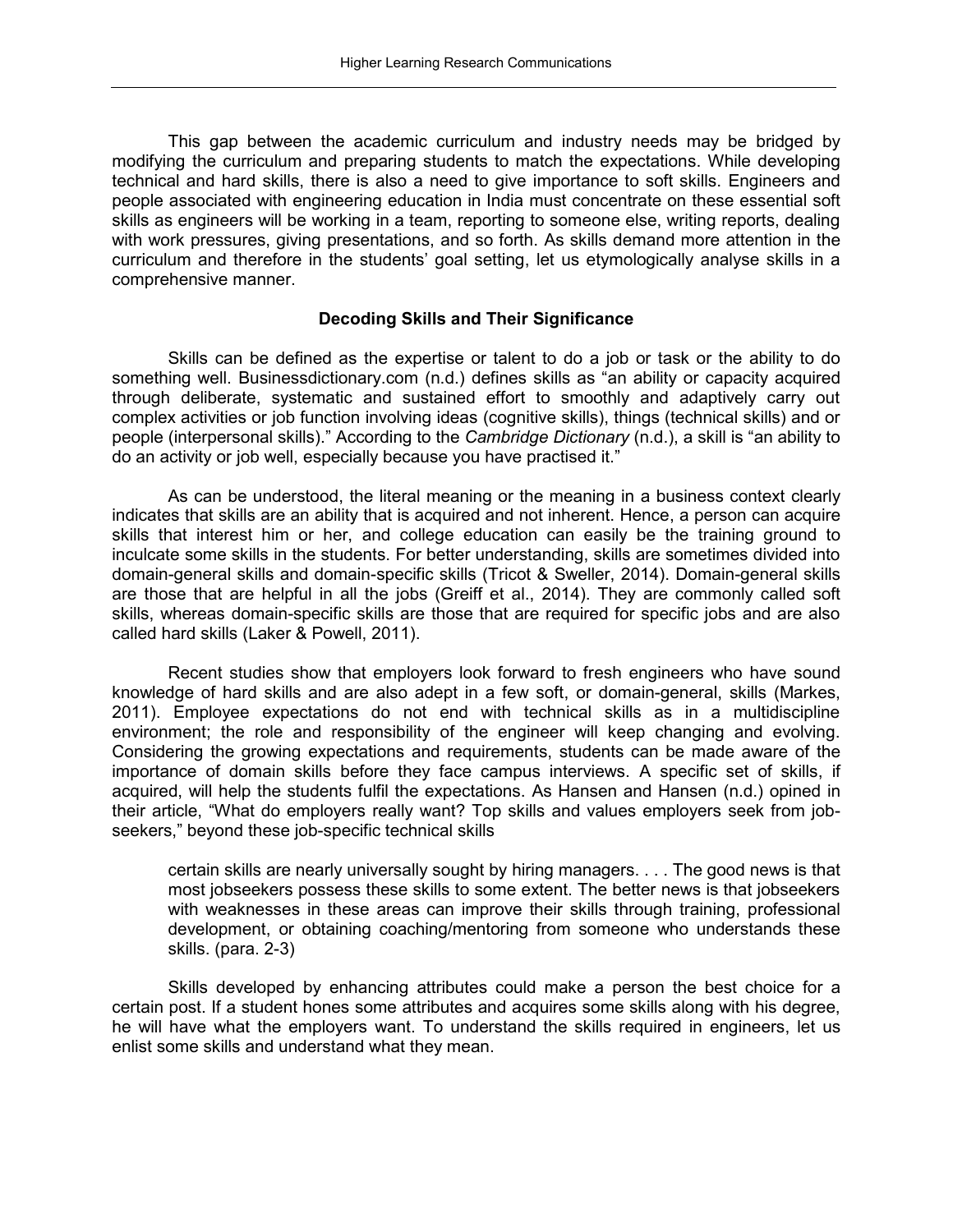## **Skills and Their Implications**

**Communication skills.** The ability to speak and write clearly and concisely is a skill that is most sought after (Shokri et al., 2014). Employers often feel that a candidate who is able to listen carefully and can convey his thoughts and ideas will add to the effectiveness of the workforce (Carnevale & Smith, 2013; Ortiz, Region-Sebest, & MacDermott, 2016). *The Hindustan Times* published an article entitled, "97% Engineering graduates cannot speak English fluently: Survey" (Puranik, 2015), which stated that most of the students lacked English language proficiency. Furthermore, according to Nguyen (1998), "The desirable skills and attributes for engineers include the ability to communicate effectively, both verbally and in writing, to peers, the employers, client and the community; engineers should be bilingual" (p. 73).

**Teamwork.** Salas, Sims, and Klein (2004) defined teamwork as "a set of interrelated thoughts, actions[,] and feelings of each team member that are needed to function as a team and that combine to facilitate coordinated, adaptive performance[,] and task objectives resulting in value-added outcomes" (p. 562).

Employers look forward to hiring candidates who can work collaboratively for a common goal. Cooperation and mutual respect in a diverse group are seen as a winning combination. Candidates who are comfortable and happy to cooperate in a team appeal the most to the employers.

**Problem-solving skills.** The ability to view problems and challenges pragmatically and to have an analytical approach to solve problems and issues is an ability not all candidates possess. It has been documented "employers rarely explicitly list problem-solving as a key skill, but they do frequently mention critical thinking, initiative, adaptability, and leadership" (p. 111). If the candidate can weigh the situation or analyze it from different angles, he or she can demonstrate problem-solving skills. This, in a way, conveys his or her potential to be a decision maker.

**Initiative and enterprising.** The confidence to take initiative is the characteristic of a true leader. According to the University of Leicester (n.d.):

Being "enterprising" is not the same as having an ambition to be self-employed. Rather it is someone who is characterized by a particular mix of individuality, creativity and leadership. These are key skills and increasingly demanded by academic and nonacademic employers and research organizations. (para 1)

**Planning and organizing.** The habit to work in a haphazard way that leads to confusion and loss of time and effort can be a weakness in a candidate. Successful people and thriving organizations boost of meticulous planning and execution as the key to their success. However, when an individual displays these skills, he or she displays clarity of thought and precision that will alleviate the organization he works for. In this regard, Hansen and Hansen (n.d.), in their article *"*What do employers really want? Top skills and values employers seek from jobseekers," describe planning/organizing as a skill that "deals with your ability to design, plan, organize, and implement projects and tasks within an allotted timeframe. [It] also involves goal-setting" (para. 18).

**Managerial skills/leadership skills.** The ability to motivate people, to assign and delegate work according to the capability of the individual, shows leadership skills. For Kotter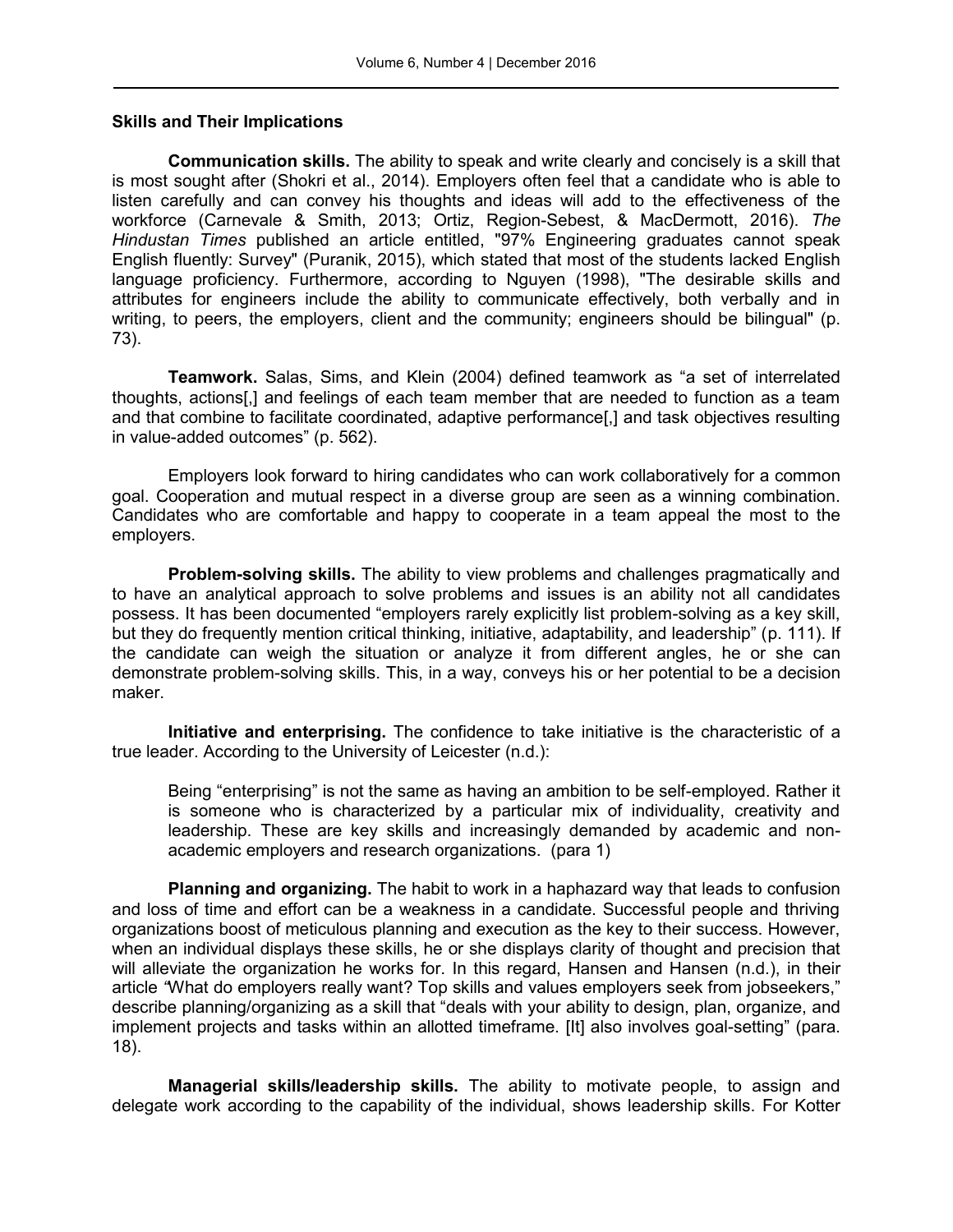(2013), there is a distinction between management and leadership. Kotter sees management as "a set of well-known processes, like planning, budgeting, structuring jobs, staffing jobs, measuring performance and problem-solving, which help an organization to predictably do what it knows how to do well" (2013, para. 8). However, "leadership is about vision, about people buying in, about empowerment and, most of all, about producing useful change. Leadership is not about attributes, it's about behavior" (2013, para. 9). In either case, employers look forward to selecting students who can work in a team but can also motivate and lead by setting a good example. In the present scenario, engineers need to show expertise beyond their regular technical field. Leadership skills can facilitate them to acquire the desired image suitable for the industry.

**Interpersonal skills.** The large amount of time spent in any workplace demands that the people relate to their co-workers and learn to cooperate and motivate each other. In fact, "employers increasingly place value on workers who get along with people at all levels, from the mailroom staff to the president" (Sommers, 2008, p. 6). The ability to share a comfortable understanding with colleagues irrespective of their diverse opinion, expertise, and background builds strong workforce based on interpersonal relationships. Hence, the ability to have cordial relationship with people in one's personal and professional life displays interpersonal skills that can be a great advantage.

**Adaptability or flexibility.** This refers to one's openness to new ideas and situations. Certainly, "one of the greatest challenges presented to all employees today is dealing with uncertainty" (Veres & Sims, 1999, p. 228). With the pace at which technology grows, engineers must adapt to new concepts and, with workplaces expanding across the globe, engineers have to learn to adapt to and accommodate any new situations, ideas, technologies, and so forth.

**Creativity or innovation.** Engineering is synonymous with innovation and, often, the passion to create something new attracts students to engineering. The urge to innovate and translate ideas into reality is the key to the success of any industry, especially engineering. For Berger, Surovek, Jensen, and Cropley (2014), "creativity is a core component for engineering, essential to innovation."

**Negotiation skills.** For Fowler (1998), "influence is a broad concept, involving the effect on each person of the whole context in which the discussion takes place" (p. 3). Furthermore, "persuasion involves all those skills of argument and discussion that can be used by one person to obtain another's agreement" (1998, p. 3). As such, persuasion and the ability to convince others are attributes of a confident and focused individual. They often come with being well informed and having good communication skills. Therefore, negotiation skills can easily prove the candidate's capability to convince others and help make a unanimous decision.

**Commercial awareness.** This reflects business acumen and awareness of the competition in the market. In other words, "commercial awareness requires come knowledge of the business or financial context in which firms, transactions, or situations exist and operate" (Finch & Fafinski, 2014, p. 127). It equips the person with information related to the minor details of the competitors and their products and services. It helps them prepare and perform better in any competition.

**Lifelong learning.** A student with a degree in any branch of engineering must learn the tricks of the trade by joining the trade. Hence, students who show an aptitude to learn are always preferred to students who demonstrate a know-it-all attitude. For Naimpally, Ramachandran, and Smith (2012), students should not just "emerge from the academic setting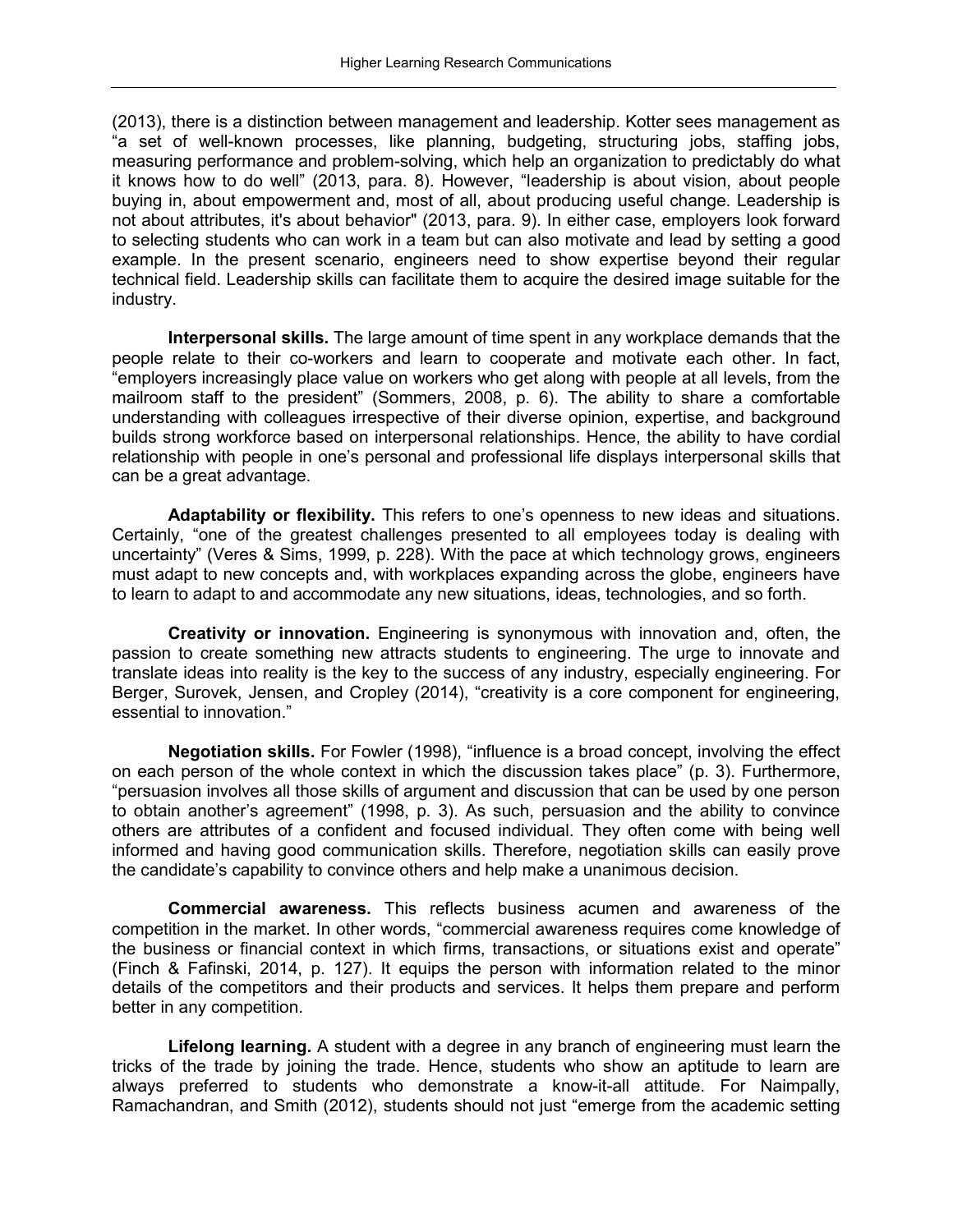with the competency to recognize a need for lifelong learning, but he or she should have the ability to actively pursue the acquisition of knowledge" (p. 9). A self-motivated and eager-tolearn graduate will easily adapt to the industry he or she joins. Therefore, employers want lifelong learners rather than learned people.

## **Skills Development in College**

By participating in extracurricular activities and organizing events, on and off the campus, the students can explore a number of qualities in their personality like leadership skills, planning and enterprising skills, and interpersonal skills.

Expectations for engineering students also include stress and time management skills along with integrity, perseverance, and confidence. These are attributes that go hand in hand with the above-listed skills and do not need a special explanation. Apart from all the soft skills that are mentioned in this article, the very obvious technical skills and computing skills are mandatory for all engineers. These skills can be acquired by developing certain attributes and making some behavioral changes. For instance, communication skills in English can be developed by regular practice of the language and by developing the four skills of listening, speaking, reading, and writing. Along with practicing those skills, if one consciously works to build his or her vocabulary, he or she can easily make communication skills a strength. Besides, using the language more and more can bring fluency and confidence in the speaker.

College is perceived to be the best place to develop team spirit and "it is said that possession of team spirit is one of the major skills" (Rao, 2010, p. 89). For Abell and Napoleon (2008), feeling valued and part of a group is a basic need, so "when you create team spirit and identity, staff members will see themselves as a group of people all working for a common goal, rather than a bunch of individuals competing with each other" (p. 62). Furthermore, by creating team spirit, students can demonstrate they "are open to communication from everyone" (2008, p. 62). One learns to work as a team in the classroom and by playing various sports like cricket, volleyball, basketball, and football. Secondly, life on campus has immense opportunity for participating in various formal and informal events and, while participating in myriad academic or other events, the students are exposed to the basic functioning of the team. All extracurricular activities in some way or another inculcate team spirit.

An easy way for aspiring engineers to acquire analytical skills could be by using their reasoning on numbers and calculations daily. It is often said that engineering students require sound knowledge of mathematics and science, but it is often seen that after joining an engineering college, the students become callous and ignore their regular studies. Most of the engineering colleges have also reported that students study one day before the examination. This might be in part due to the emphasis on test scores rather than learning (Holtgreive, 2016). In any case, analytical skills cannot be developed even if the student has the aptitude for them, as these skills require regular practice of mathematical problems or puzzles, anything that challenges the mind and tests their intelligence.

A common, frequently asked question in the interview—"How comfortable are you with change?"—tests the adaptability skills or flexibility of the candidate. This can be acquired easily by voluntarily learning something new. This way, by forcing themselves out of the comfort zone, students can train themselves to deal with change and can prepare for any unexpected change.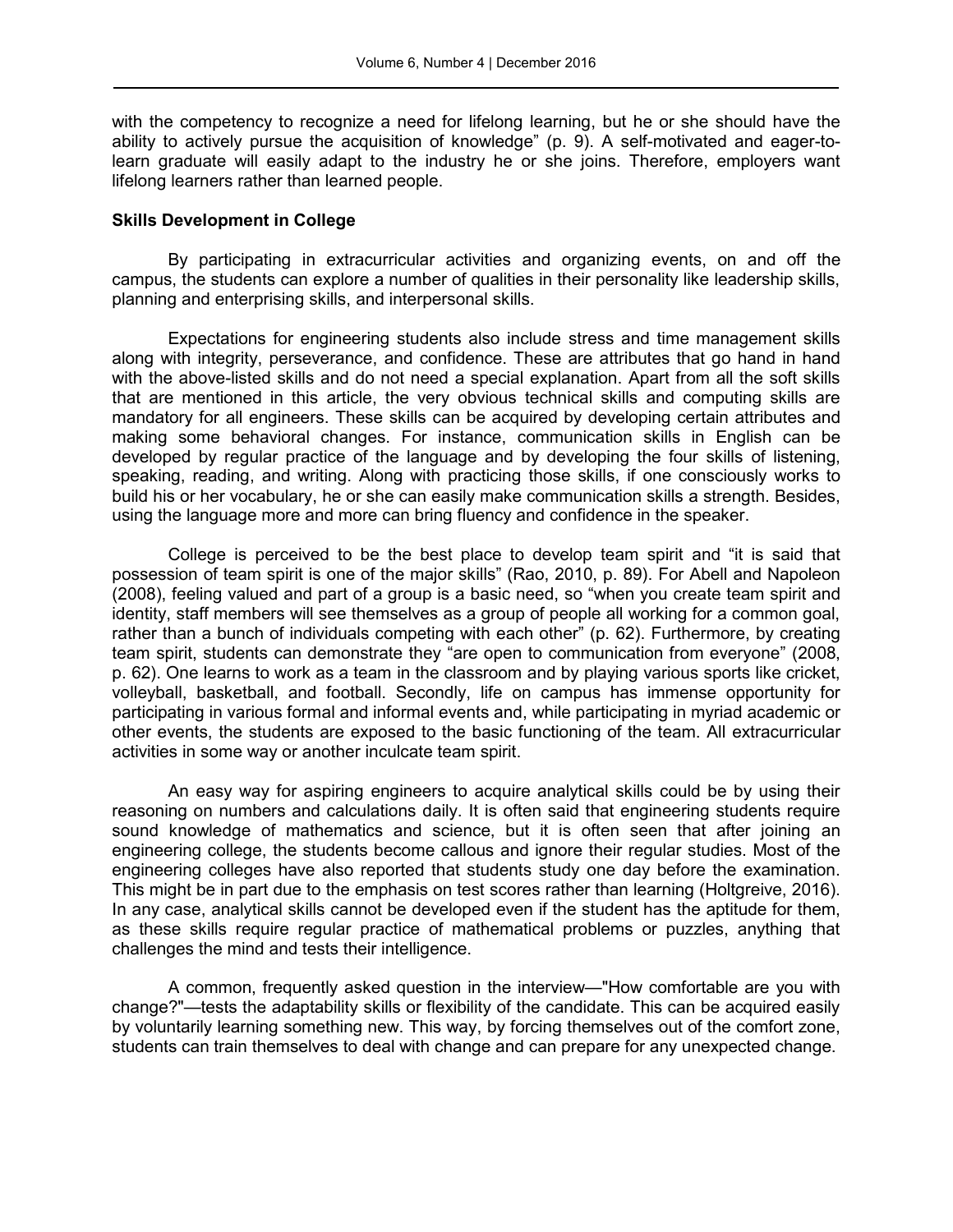Negotiation skills are somewhat difficult to acquire, as there isn't any clear attribute to develop them. With the right mix of interpersonal skills, convincing power, knowledge, and the right attitude, however, the art of persuasion can be learned.

Active listening and general awareness of business and industries at large can facilitate commercial skills in the students. These skills, if acquired, can transform the chances of the candidate, as some common questions like "Why do you want to join our organization?" or "What do you know about our company?" can be easily answered. This skill will provide the student with the knowledge to comprehend, compare, and answer such questions in an effective manner. Commercial awareness skills can easily be developed as they can be selfaccessed by reading the market value, work culture, services, products, and production of companies of interest.

## **The Role Academia Can Play in Developing These Skills**

Whether we call them soft skills or employability skills, academia and the students must realize their importance and work to acquire them. By acting as facilitators in a three-step process (i.e., awareness, self-analysis, and acquisition), academia can contribute significantly in filling this gap. Students should be initiated into the awareness of these skills and their significance; secondly, encouraging self-analysis in the students to identify their strengths and specific attributes will facilitate goal setting. Lastly, once the clarity of strengths and attributes has been achieved, students should acquire these skills by maximizing participation in activities and courses that endorse those skills. This entire exercise will change the present scenario, in which we are training a mass of students without any specific attributes to make a mark in the industry. Gerson and Gerson, in their book *Technical Communication*, opined:

These skills are important because they help show how the candidate is different from all the other applicants. In addition, they show that although the candidate has not been trained in the job for which he is applying, he can still be a valuable employee. (p. 260)

Thus, even though these students should be trained by the particular industry that hires them, these skills would show some readiness for the job.

Lastly, if the students identify their attributes and sincerely work to acquire skills related to them, they will have the answer to the predictable questions in interview: "What are your strengths?" or "Why should we hire you?"

#### **Conclusion**

These skills are prerequisites for any engineering student since 4 years of studies and degree acquisition from any reputable institute will not ensure a job. However, the combination of these skills along with an engineering degree will ensure that students meet the high expectations of the employers. In an era of rapid change and fierce competition, their efforts to learn new things and acquire certain skills will not only make them confident and self-assured, but will also give them an advantage in the job interview. Employers clearly look forward to candidates who are focused and are passionate about the profession they aspire to enter; therefore, making an effort to hone their attributes can definitely improve their job prospects. Thus, the onus now is on academia to understand the needs of the industry and students by creating awareness and guiding the students in self-analysis and in acquisition of skills.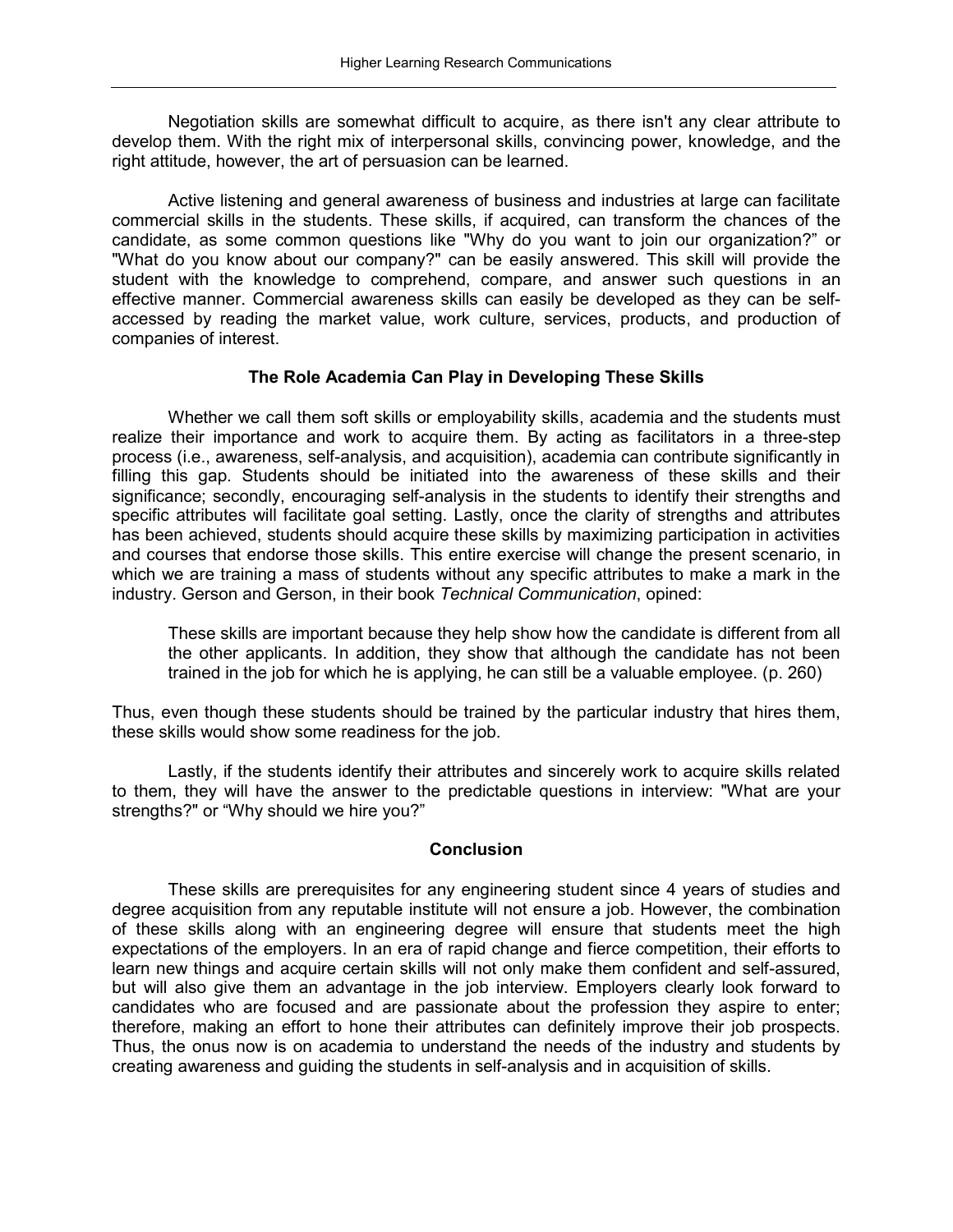#### **References**

- Abdulwahed, M., Balid, W., Hasna, M. O., & Pokharel, S. (2013, August). Skills of engineers in knowledge based economies: A comprehensive literature review, and model development. In *2013 IEEE International Conference on Teaching, Assessment and Learning for Engineering (TALE)* (pp. 759-765). Bali, Indonesia: IEEE. https://doi.org/10.1109/TALE.2013.6654540
- Abell, S., & Napoleon, J. (2008). *Moving up to management: leadership and management skills for new supervisors*. Medford, OR: Inside Jobs Coaching Co.
- Berger, K., Surovek, A., Jensen, D., & Cropley, D. (2014, October). Individual creativity and team engineering design: A taxonomy for team composition. In *2014 IEEE Frontiers in Education Conference (FIE) Proceedings* (pp. 1-4). Madrid, Spain: IEEE. https://doi.org/10.1109/FIE.2014.7044131
- Carnevale, A. P., & Smith, N. (2013). Workplace basics: The skills employees need and employers want. *Human Resource Development International*, *16*(5), 491-501.
- "CBSE JEE Main 2016: Check out the result analysis here!" (2016, April 27). *India Today*. Retrieved from www[.indiatoday.intoday.in/](http://indiatoday.intoday.in/education/story/cbse-jee-main-results-2016/1/652760.%20Accessed%20on%2023%20July2016.www.businessdictionary.com/definition/skill.html)
- Coplin, B. (2012). *10 Things employers want you to learn in college, revised: The skills you need to succeed* (Rev. ed.). Berkeley, CA: Ten Speed Press.
- Finch, E., & Fafinski, S. (2014). *Employability skills for law students*. Oxford, UK: Oxford University Press.
- Fowler, A. (1998). *Negotiating, persuading and influencing*. London, UK: Chartered Institute of Personnel and Development.
- Gerson, S., & Gerson, S. (2014). *Technical communication: Process and product* (8th ed.). New Dehli, India: Dorling Kindersley.
- Greiff, S., Wüstenberg, S., Csapó, B., Demetriou, A., Hautamäki, J., Graesser, A. C., & Martin, R. (2014). Domain-general problem solving skills and education in the 21st century. *Educational Research Review*, *13*, 74-83.
- Hansen, R. S., & Hansen, K*.* (n.d.). What do employers really want? Top skills and values employers seek from job-seekers. *Quintessential Careers.* Retrieved from www.livecareer.com/quintessential/
- Holtgreive, J. (2016, August 16). Too smart to fail? *Inside Higher Ed*. Retrieved from https://www.insidehighered.com
- Kotter, J. P. (2013, January 9). Management is (still) not leadership. *Harvard Business Review*. Retrieved from https://hbr.org/
- Laker, D. R., & Powell, J. L. (2011). The differences between hard and soft skills and their relative impact on training transfer. *Human Resource Development Quarterly*, *22*(1), 111-122.
- Lakshminarayanan, R., Kumar, M., & Ramanakumar, K. V. P. (2014, May). Six sigma methodology for addressing employability issue of engineering graduates. *International Journal of Modern Education Forum*, *3*(2), 59-66. dx.doi.org/10.14355/ijmef.2014.0302.04

Leicester University. (n.d.). What are enterprise skills? Retrieved from www.2.le.ac.uk/projects/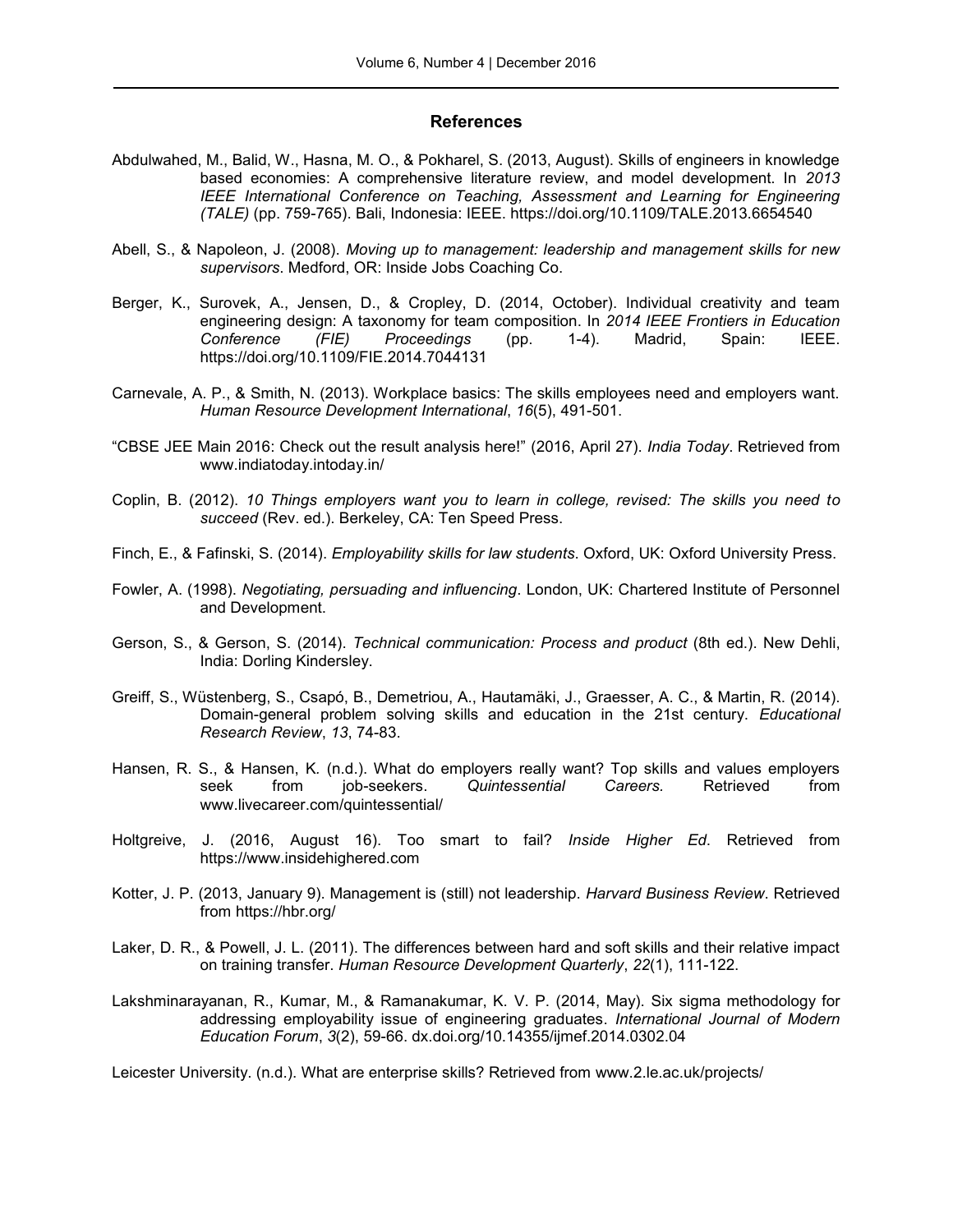- Llorens, A., Llinàs‐Audet, X., Ras, A., & Chiaramonte, L. (2013). The ICT skills gap in Spain: Industry expectations versus university preparation. *Computer Applications in Engineering Education*, *21*(2), 256-264.
- Markes, I. (2006). A review of literature on employability skill needs in engineering. *European Journal of Engineering Education*, *31*(6), 637-650.
- Naimpally, A., Ramachandran, H., & Smith, C. (2012). *Lifelong learning for engineers and scientists in the information age*. Waltham, MA: Elsevier.
- Nguyen, D. Q. (1998). The essential skills and attributes of an engineer: A comparative study of academics, industry personnel and engineering students. *Global Journal of Engineering Education, 2*(1), 65-76.
- Only 18% engineering grads are employable, says survey. (2014, July 15). *Times of India* Retrieved from www[.timesofindia.indiatimes.com/](http://timesofindia.indiatimes.com/city/mumbai/Only-18-engineering-grads-are-employable-says-survey/articleshow/38438996.cms)
- Ortiz, L. A., Region-Sebest, M., & MacDermott, C. (2016). Employer perceptions of oral communication competencies most valued in new hires as a factor in company success. *Business and Professional Communication Quarterly*, 79(3), 317-330. http://dx.doi.org/10.1177/2329490615624108
- Puranik, A. (2015, August 8). 97% engineering graduates cannot speak English fluently: Survey. *Hindustan Times*. Retrieved from [www.hindustantimes.com/](http://www.hindustantimes.com/education/97-engineering-graduates-cannot-speak-english-fluently-survey/story-GQEkTYwI4AX5zc7oeXkz1M.html)
- Radermacher, A., & Walia, G. (2013, March). Gaps between industry expectations and the abilities of graduates. In *Proceeding of the 44th ACM technical symposium on Computer science education* (pp. 525-530). Denver, CO: ACM.
- Radermacher, A., Walia, G., & Knudson, D. (2014, May). Investigating the skill gap between graduating students and industry expectations. In *Companion Proceedings of the 36th International Conference on Software Engineering* (pp. 291-300). Hyderabad, India: ACM.
- Rao, M. S. (2010). *Soft skills: Enhancing employability: Connecting campus with corporate*. New Delhi, India: I.K. International Publishing House.
- Salas, E., Sims, D.E. and Klein, C. (2004), "Cooperation at work", Encyclopedia of Applied Psychology, Vol. 1, pp. 497-505.
- Shokri, N. M., Lin, E. Y. E., Radzi, H. M., Mokhtar, R., Ghazali, F., Muslimen, M. A., & Tarmizi, M. A. A. (2014). Communication skills: A-must-have skills for today's leaders. In *Proceedings of the 2nd Conference on Innovative Trends in Multidisciplinary Academic Research* (ITMAR-2014). Istambul, Turkey: Global Illuminators.
- Singh, D. (2016, February 22). Most engineering students in India lack basic skills: Varun Aggarwal of Aspiring Minds. Retrieved from www.businesstoday.in/
- Skills. (n.d.). *Business dictionary*. Retrieved from www.businessdictionary.com/
- Skills. (n.d.). *Cambridge dictionary*. Retrieved from www.dictionary.cambridge.org/
- Sommers, M. A. (2008). *Great interpersonal skills*. New York, NY: Rosen Publishing Group.
- Tricot, A., & Sweller, J. (2014). Domain-specific knowledge and why teaching generic skills does not work. *Educational Psychology Review*, *26*(2), 265-283.